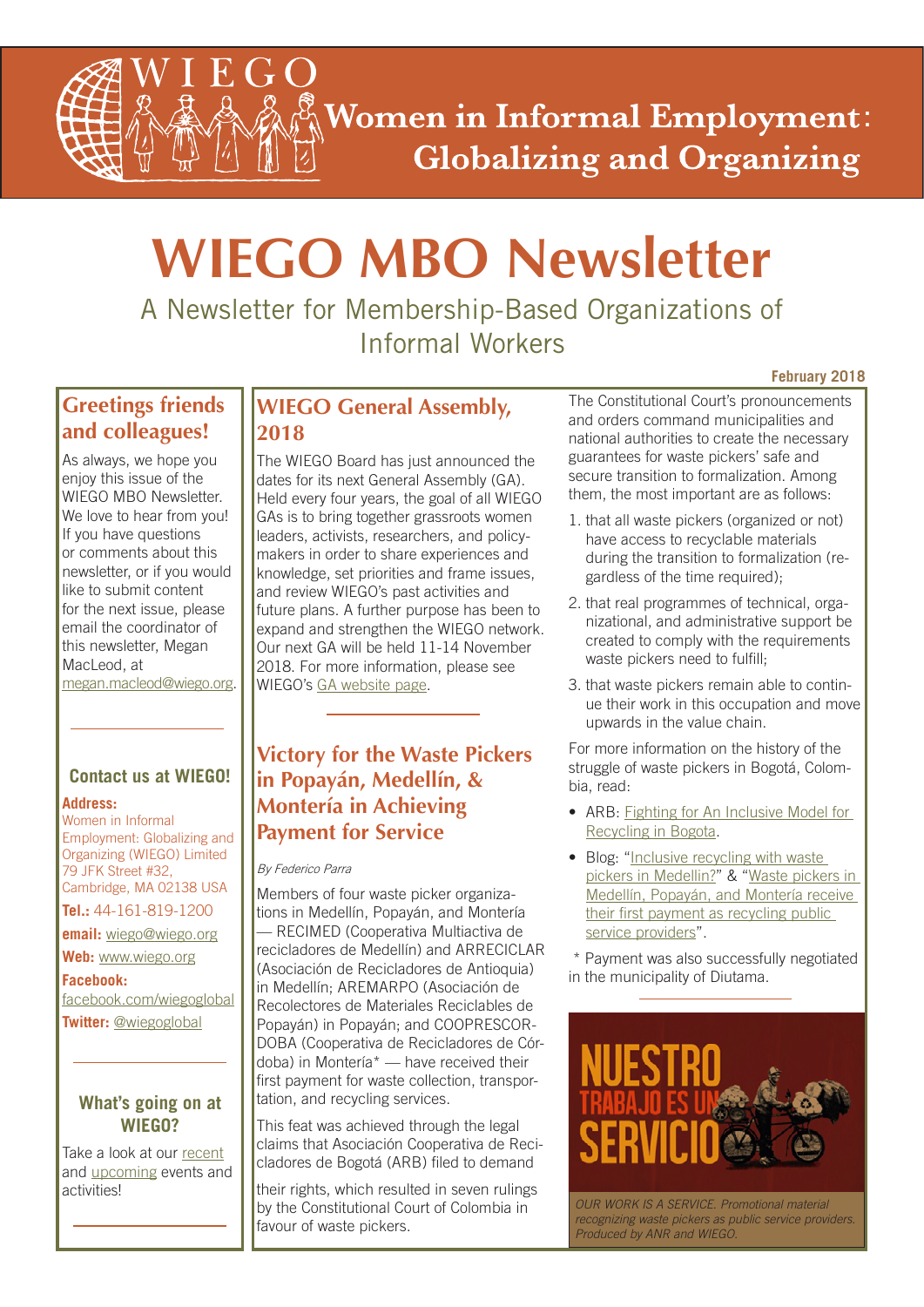## **Bangkok Study**

#### Sarah Orleans Reed

A recently released study, "Informal Workers in Bangkok: A Scan of Four Occupational Sectors", uses evidence gathered through a series of focus group interviews to gain an understanding of the role that domestic workers, home-based workers, motorcycle taxi drivers, and street vendors play in the city and about the federation they have formed to fight for more inclusive urban development. WIEGO, in partnership with HomeNet Thailand (HNT), initiated the research after the launch of the Bangkok Focal City project, which builds on HNT's and WIEGO's previous work on inclusive urban development with informal workers in Bangkok.

Late last year, four membership-based organizations (MBOs), each representing one of the four sectors of the study, decided to come together to form a federation, now [known as the Federation](http://idwfed.org/en/updates/global-idwf-congress-2018)  of Informal Workers or FIT Thailand. In developing this research, the goal was to help FIT's leadership understand the issues facing workers across these four sectors in Bangkok, and to provide an evidence base to support FIT's advocacy. Worker leaders encouraged the researchers to focus on barriers to livelihoods in each sector, challenges in accessing health services and urban housing, and the relationship between informal workers and city institutions.

To read the full study, see [here.](http://www.wiego.org/sites/default/files/resources/files/Reed-Informal-Workers-Bangkok-Thailand-Four-Sectors-Eng.pdf)

# **Launch of the Child Care Campaign**

#### By Rachel Moussie

In July 2017, WIEGO launched a global campaign calling for quality public child care for informal workers. The campaign was developed with MBOs such as HomeNet Thailand and SEWA based on the demands emerging from women informal workers. This campaign brings attention to the fact that a lack of quality child care services leads to a loss of income for women informal workers and puts their health and wellbeing, and that of their children's, at risk. The campaign is taking on different forms around the world. In Ghana, WIEGO supported IHVAG and GATA — representing street vendors and market traders in Accra — to come together and outline a city-level campaign for [more child care centres in markets. There](http://www.wiego.org/sites/default/files/publications/files/Moussie%CC%81-Mobilizing-for-Child-Care.pdf)  is already a good example of a child care centre in Makola Market in Accra run by the market traders association that could be replicated in other markets with the support of the government and municipality. In India, the Forum for Creches and Child Care (FORCES) and SEWA are launching a national campaign for child care. FORCES represents over 400 child rights, women's rights and workers organizations, like SEWA and NASVI, and seeks to promote holistic, quality public child care services that are open all day to match the working hours of informal workers. In Delhi, a first consultation was held with MBOs representing waste pickers, construction workers, street vendors, homebased workers, and domestic workers to get them involved in the campaign and explore city-level policies in support of child care services adapted to workers' needs. Similar meetings were held with MBOs in Mexico City and with MUFIS in Malawi.

In November, WIEGO, in collaboration with FES South Africa, co-hosted a global meeting on child care bringing together MBOs from South Africa, Ghana, Thailand, and Peru alongside global union federations (i.e. ITUC, PSI, and IUF) and UN agencies such as UNICEF and the ILO. The meeting was held in Durban, South Africa, where participants learned of the specific child care needs of market traders operating in Warwick Junction represented by SASEWA, Umbumbano and SAIWA. We discussed campaign strategies and developed plans to take forward the campaign either at the city or national levels. In South Africa, for instance, the MBOs present discussed the opportunities to push for better child care services through the ongoing negotiations on the implementation of Recommendation



204, where child care is specifically mentioned as a form of social protection that is essential for informal workers. The final notes from the meeting can be accessed here.

If you would like to find out more about the campaign, the campaign materials can be downloaded in English, French, Spanish, Portuguese, Thai, Hindi and Zulu from [WIEGO's Child Care Campaign page.](http://www.wiego.org/pillars-social-protection/child-care) WIEGO is calling on all MBOs who are interested to sign onto the campaign by sending a copy [of your organisation's logo to childcare@](childcare@wiego.org) wiego.org to add to the campaign website. The more MBOs who show their support, the greater our collective demand for quality public child care for all workers!

## **Joburg's Win Victory in the Fight Against Privatization**

## Carlin Carr

On July 13 2017, hundreds of Johannesburg's informal waste pickers (known locally as "reclaimers") took to the streets to protest a municipal decision that could put them out of work essentially overnight.

The march was in response to a move by the state-owned Pikitup, the official waste management service provider for the City of Joburg, to contract out the separation of recyclable waste-at-source services to private recycling companies. The new separation-at-source contracts came into effect on 1 July 2017, with no consultation along the way. Reclaimers responded with a campaign, including public protests and media appearances, to bring attention to their struggle.

## **A long struggle for recognition**

Waste pickers have been appealing to Pikitup and the City of Johannesburg since September 2016. That's when they learned that a tender was issued to appoint private